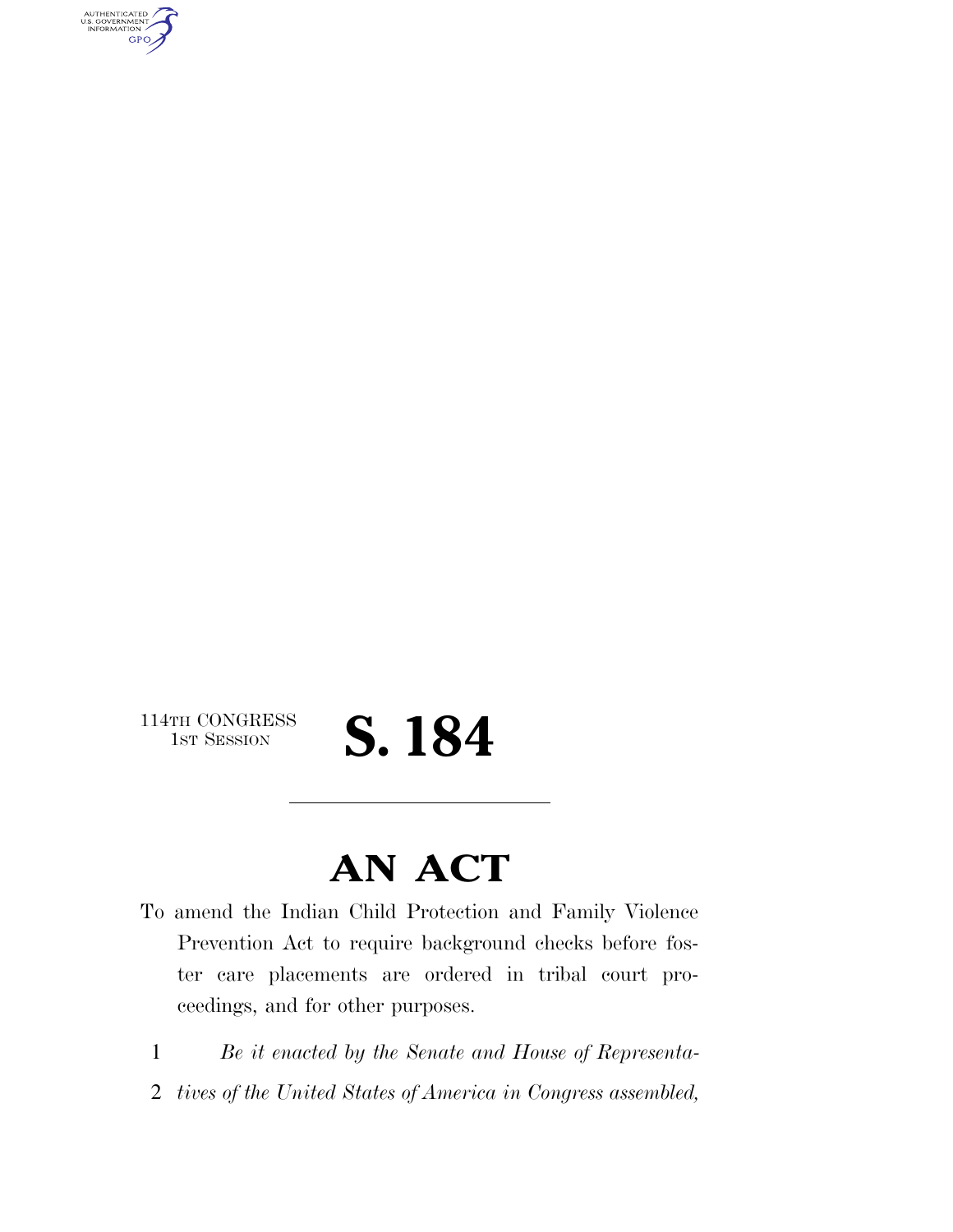#### **SECTION 1. SHORT TITLE.**

 This Act may be cited as the ''Native American Chil-dren's Safety Act''.

#### **SEC. 2. CRIMINAL RECORDS CHECKS.**

 Section 408 of the Indian Child Protection and Fam- ily Violence Prevention Act (25 U.S.C. 3207) is amended by adding at the end the following:

8 "(d) BY TRIBAL SOCIAL SERVICES AGENCY FOR FOSTER CARE PLACEMENTS IN TRIBAL COURT PRO-CEEDINGS.—

11 "(1) DEFINITIONS.—In this subsection: 12 "(A) COVERED INDIVIDUAL.—The term 'covered individual' includes— 14  $''(i)$  any individual 18 years of age or older; and

16 ''(ii) any individual who the tribal so- cial services agency determines is subject to a criminal records check under para-19 graph  $(2)(A)$ .

20 "(B) FOSTER CARE PLACEMENT.—The term 'foster care placement' means any action removing an Indian child from a parent or In- dian custodian for temporary placement in a foster home or institution or the home of a guardian or conservator if—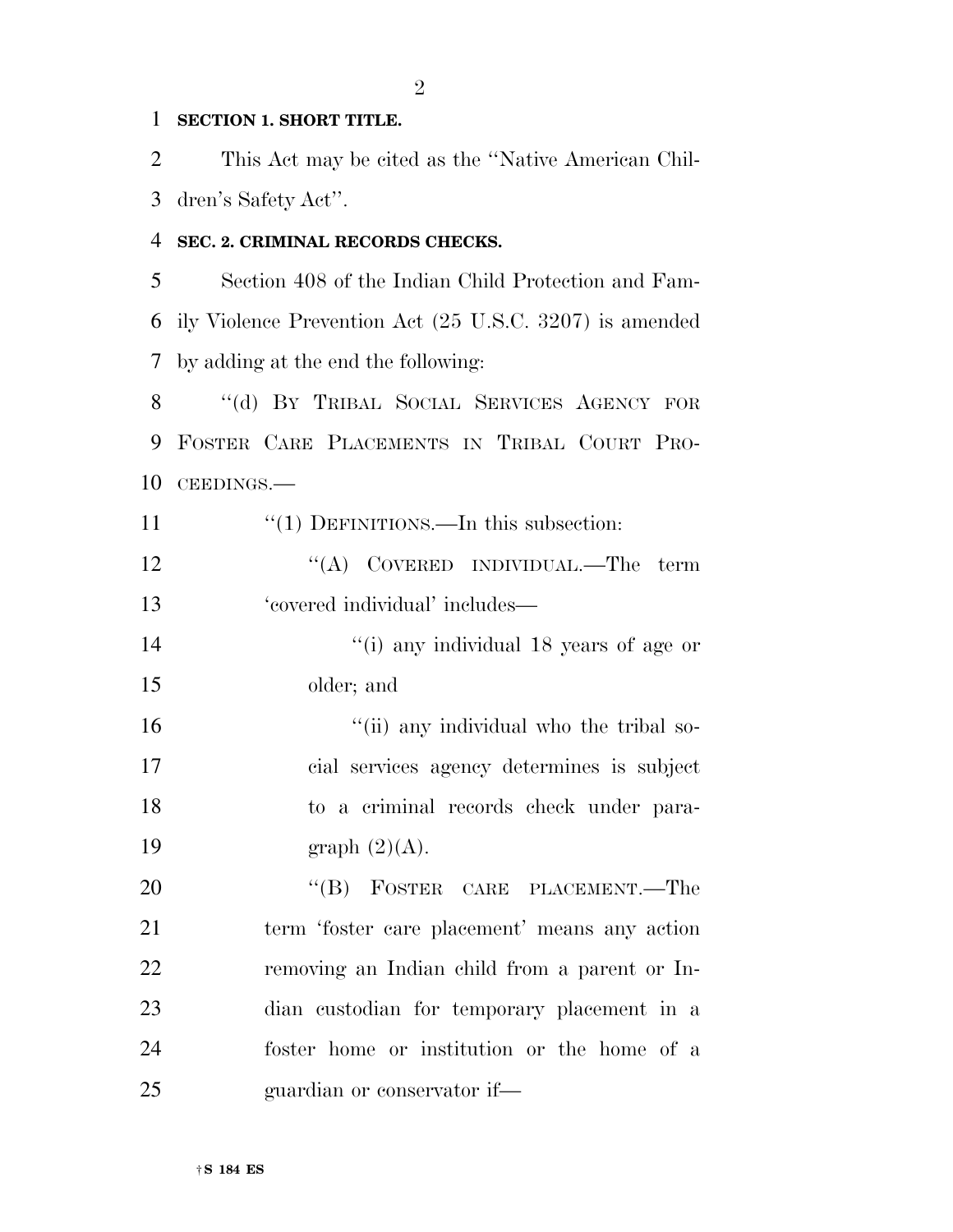| $\mathbf{1}$   | "(i) the parent or Indian custodian                      |
|----------------|----------------------------------------------------------|
| $\overline{2}$ | cannot have the child returned on demand;                |
| 3              | and                                                      |
| $\overline{4}$ | $``(ii)(I)$ parental rights have not been                |
| 5              | terminated; or                                           |
| 6              | "(II) parental rights have been termi-                   |
| 7              | nated but the child has not been perma-                  |
| 8              | nently placed.                                           |
| 9              | "(C) INDIAN CUSTODIAN.—The term 'In-                     |
| 10             | dian custodian' means any Indian—                        |
| 11             | "(i) who has legal custody of an In-                     |
| 12             | dian child under tribal law or custom or                 |
| 13             | under State law; or                                      |
| 14             | "(ii) to whom temporary physical                         |
| 15             | care, custody, and control has been trans-               |
| 16             | ferred by the parent of the child.                       |
| 17             | "(D) PARENT.—The term 'parent'                           |
| 18             | means-                                                   |
| 19             | "(i) any biological parent of an Indian                  |
| 20             | child; or                                                |
| 21             | "(ii) any Indian who has lawfully                        |
| 22             | adopted an Indian child, including adop-                 |
| 23             | tions under tribal law or custom.                        |
| 24             | "(E) TRIBAL COURT.—The term 'tribal                      |
| 25             | $\operatorname{court'}$ means a $\operatorname{court}$ — |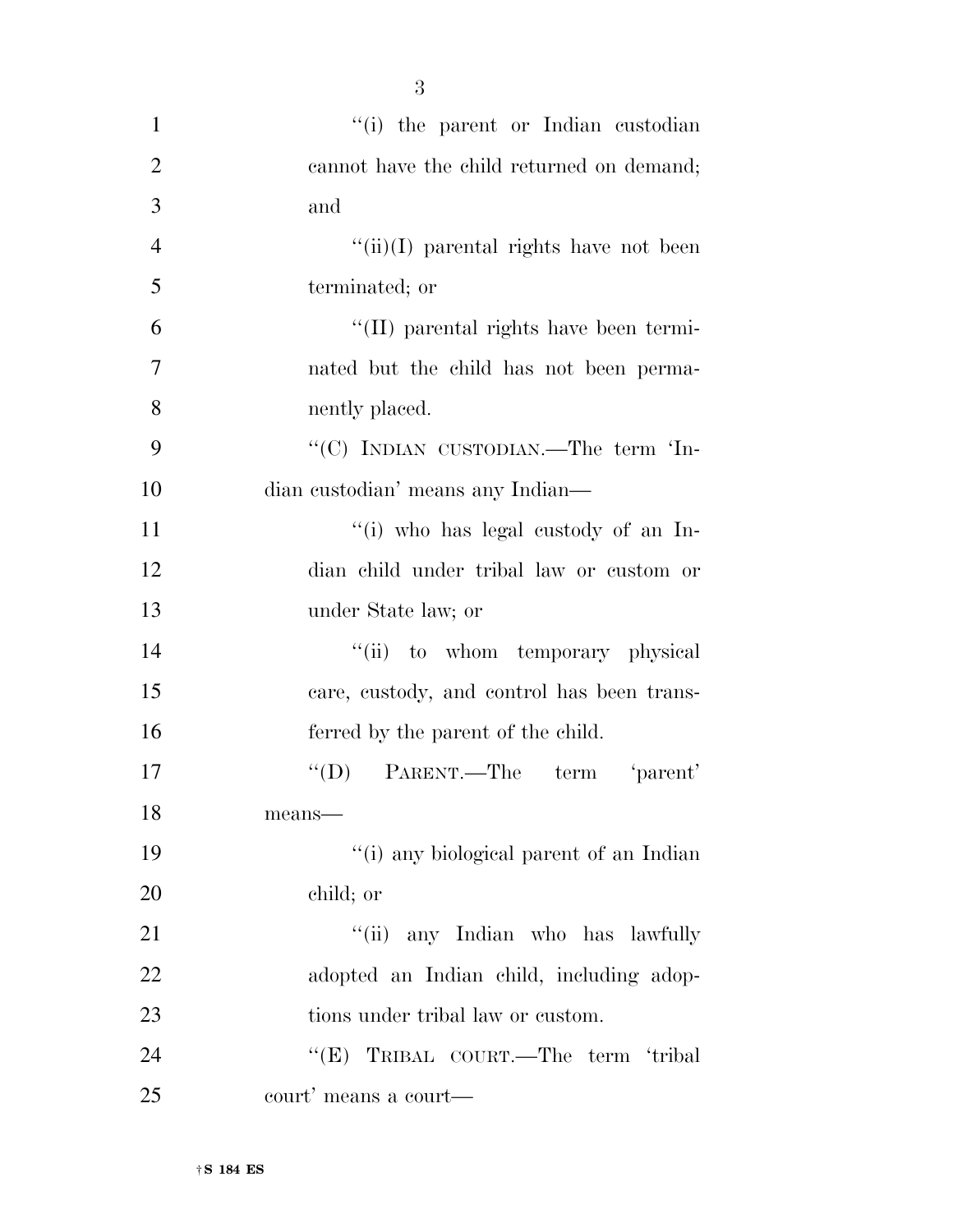| $\mathbf{1}$   | "(i) with jurisdiction over foster care           |
|----------------|---------------------------------------------------|
| $\overline{2}$ | placements; and                                   |
| 3              | $\lq$ <sup>"</sup> (ii) that is—                  |
| $\overline{4}$ | $\lq\lq$ (I) a Court of Indian Offenses;          |
| 5              | $\lq\lq$ (II) a court established and op-         |
| 6              | erated under the code or custom of an             |
| $\overline{7}$ | Indian tribe; or                                  |
| 8              | "(III) any other administrative                   |
| 9              | body of an Indian tribe that is vested            |
| 10             | with authority over foster care place-            |
| 11             | ments.                                            |
| 12             | "(F) TRIBAL SOCIAL SERVICES AGENCY.-              |
| 13             | The term 'tribal social services agency' means    |
| 14             | the agency of an Indian tribe that has the pri-   |
| 15             | mary responsibility for carrying out foster care  |
| 16             | licensing or approval (as of the date on which    |
| 17             | the proceeding described in paragraph $(2)(A)$    |
| 18             | commences) for the Indian tribe.                  |
| 19             | "(2) CRIMINAL RECORDS CHECK BEFORE FOS-           |
| 20             | TER CARE PLACEMENT.-                              |
| 21             | "(A) IN GENERAL.—Except as provided in            |
| 22             | paragraph (3), no foster care placement shall be  |
| 23             | finally approved and no foster care license shall |
| 24             | be issued until the tribal social services agen-  |
| 25             | $cy-$                                             |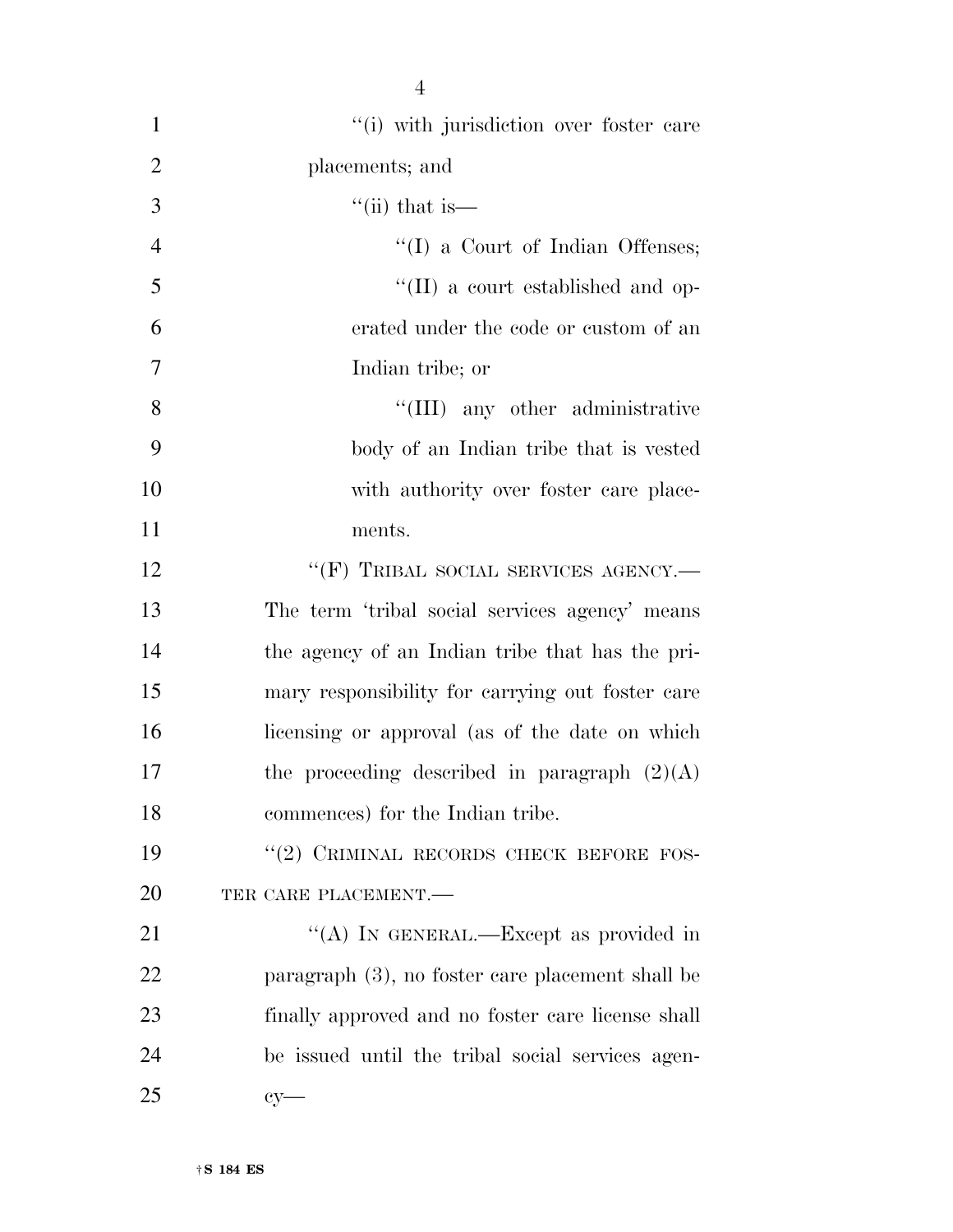| $\mathbf{1}$   | "(i) completes a criminal records             |
|----------------|-----------------------------------------------|
| $\overline{2}$ | check of each covered individual who re-      |
| 3              | sides in the household or is employed at      |
| $\overline{4}$ | the institution in which the foster care      |
| 5              | placement will be made; and                   |
| 6              | "(ii) concludes that each covered indi-       |
| 7              | vidual described in clause (i) meets such     |
| 8              | standards as the Indian tribe shall estab-    |
| 9              | lish in accordance with subparagraph (B).     |
| 10             | "(B) STANDARDS OF PLACEMENT.—The              |
| 11             | standards described in subparagraph $(A)(ii)$ |
| 12             | shall include—                                |
| 13             | "(i) requirements that each tribal so-        |
| 14             | cial services agency described in subpara-    |
| 15             | $graph(A)$ —                                  |
| 16             | "(I) perform criminal records                 |
| 17             | checks, including fingerprint-based           |
| 18             | checks of national crime information          |
| 19             | databases (as defined in section              |
| 20             | $534(f)(3)$ of title 28, United States        |
| 21             | Code);                                        |
| 22             | "(II) check any abuse registries              |
| 23             | maintained by the Indian tribe; and           |
| 24             | "(III) check any child abuse and              |
| 25             | neglect registry maintained by the            |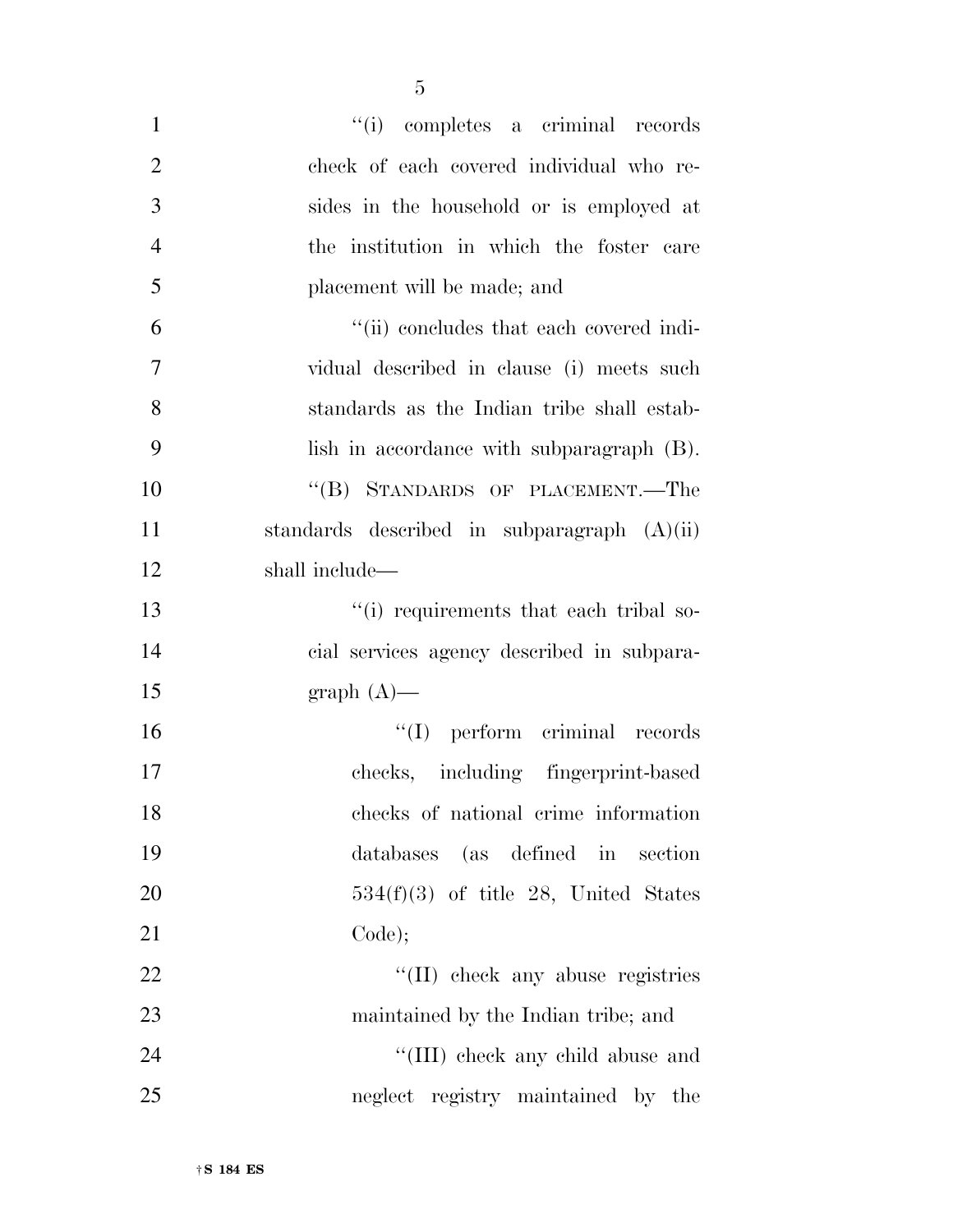| $\mathbf{1}$   | State in which the covered individual              |
|----------------|----------------------------------------------------|
| $\overline{2}$ | resides for information on the covered             |
| 3              | individual, and request any other                  |
| $\overline{4}$ | State in which the covered individual              |
| 5              | resided in the preceding 5 years, to               |
| 6              | enable the tribal social services agency           |
| $\overline{7}$ | to check any child abuse and neglect               |
| 8              | registry maintained by that State for              |
| 9              | such information; and                              |
| 10             | "(ii) any other additional requirement             |
| 11             | that the Indian tribe determines is nec-           |
| 12             | essary and permissible within the existing         |
| 13             | authority of the Indian tribe, such as the         |
| 14             | creation of voluntary agreements with              |
| 15             | State entities in order to facilitate the          |
| 16             | sharing of information related to the per-         |
| 17             | formance of criminal records checks.               |
| 18             | "(C) RESULTS.—Except as provided in                |
| 19             | paragraph (3), no foster care placement shall be   |
| 20             | ordered in any proceeding described in subpara-    |
| 21             | $graph(A)$ if an investigation described in clause |
| 22             | (i) of that subparagraph reveals that a covered    |
| 23             | individual described in that clause has been       |
| 24             | found by a Federal, State, or tribal court to      |

have committed any crime listed in clause (i) or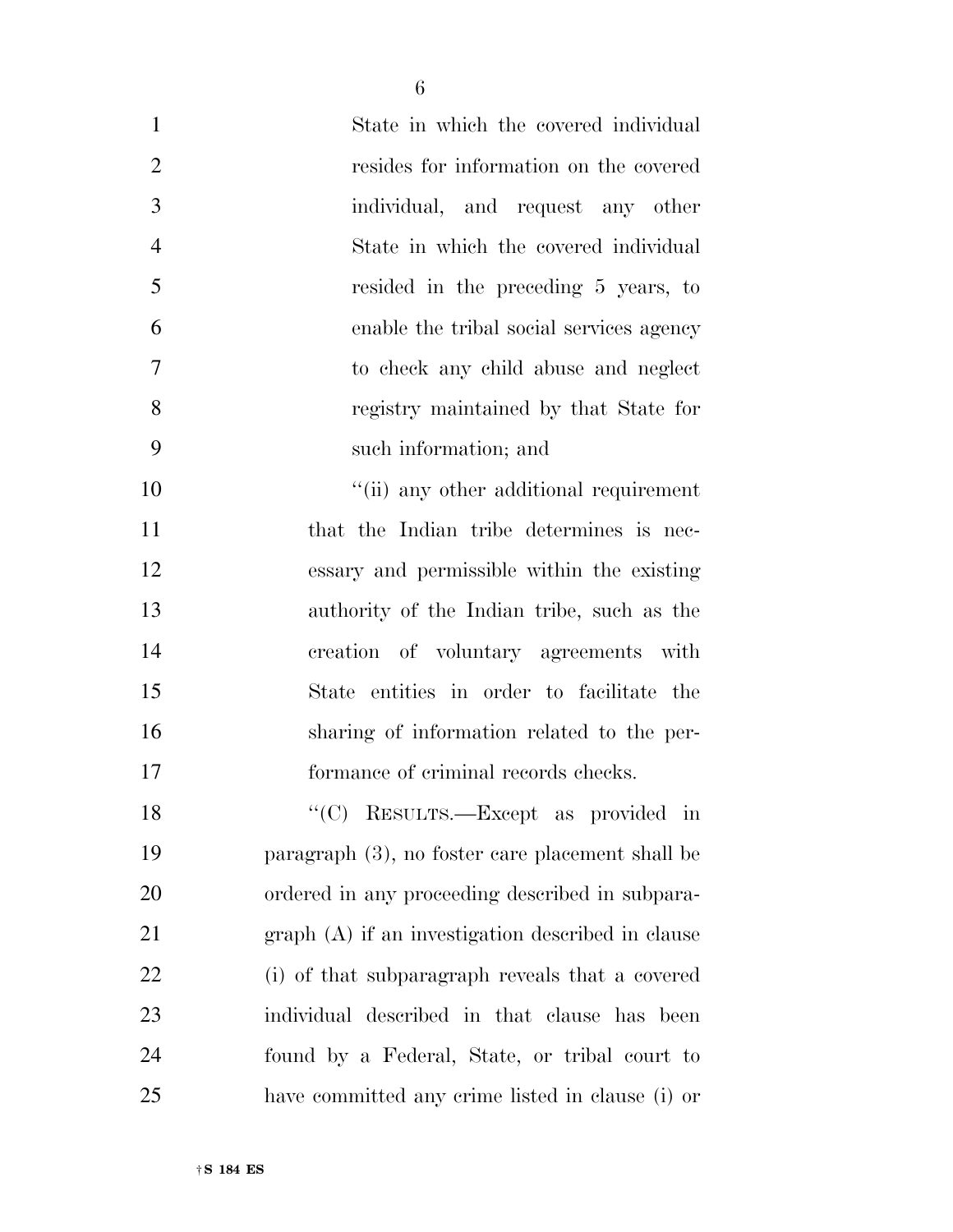| $\mathbf{1}$   | (ii) of section $471(a)(20)(A)$ of the Social Secu-   |
|----------------|-------------------------------------------------------|
| $\overline{2}$ | rity Act (42 U.S.C. 671(a)(20)(A)).                   |
| 3              | "(3) EMERGENCY PLACEMENT.—Paragraph (2)               |
| $\overline{4}$ | shall not apply to an emergency foster care place-    |
| 5              | ment, as determined by a tribal social services agen- |
| 6              | cy.                                                   |
| 7              | $``(4)$ RECERTIFICATION OF FOSTER HOMES OR            |
| 8              | INSTITUTIONS.                                         |
| 9              | "(A) IN GENERAL.—Not later than 2 years               |
| 10             | after the date of enactment of this subsection,       |
| 11             | each Indian tribe shall establish procedures to       |
| 12             | recertify homes or institutions in which foster       |
| 13             | care placements are made.                             |
| 14             | "(B) CONTENTS.—The procedures<br>de-                  |
| 15             | scribed in subparagraph (A) shall include, at a       |
| 16             | minimum, periodic intervals at which the home         |
| 17             | or institution shall be subject to recertification    |
| 18             | to ensure—                                            |
| 19             | "(i) the safety of the home or institu-               |
| 20             | tion for the Indian child; and                        |
| 21             | "(ii) that each covered individual who                |
| 22             | resides in the home or is employed at the             |
| 23             | institution is subject to a criminal records          |
| 24             | check in accordance with this subsection,             |
| 25             | including any covered individual who—                 |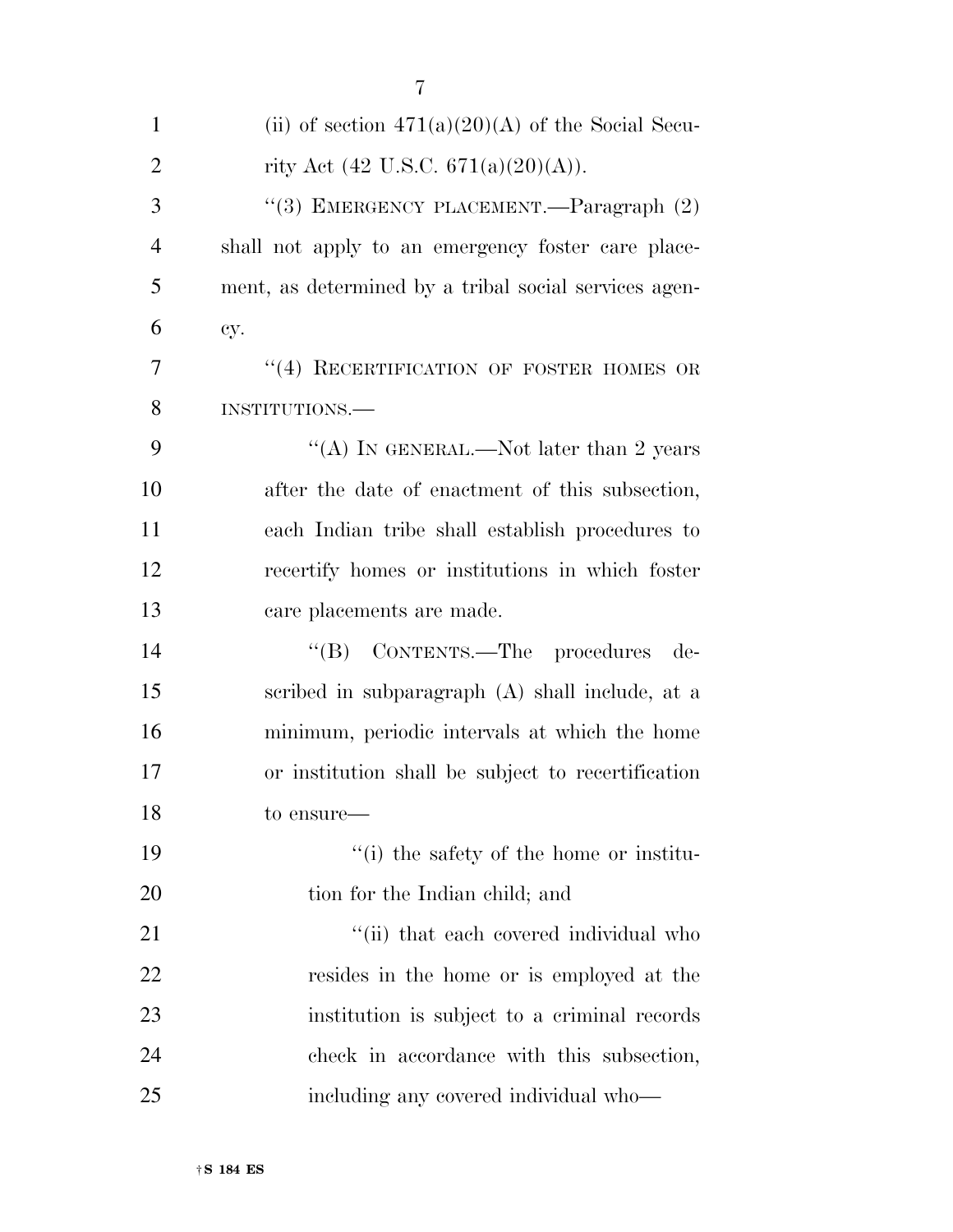| $\mathbf{1}$   | $\lq\lq$ resides in the home or is em-               |
|----------------|------------------------------------------------------|
| $\overline{2}$ | ployed at the institution on the date                |
| 3              | on which the procedures established                  |
| $\overline{4}$ | under subparagraph $(A)$ commences;                  |
| 5              | and                                                  |
| 6              | "(II) did not reside in the home                     |
| 7              | or was not employed at the institution               |
| 8              | on the date on which the investigation               |
| 9              | described in paragraph $(2)(A)(i)$ was               |
| 10             | completed.                                           |
| 11             | $``(C)$ GUIDANCE ISSUED BY<br><b>THE</b><br>SEC-     |
| 12             | RETARY.—The procedures established under             |
| 13             | subparagraph (A) shall be subject to any regu-       |
| 14             | lation or guidance issued by the Secretary that      |
| 15             | is in accordance with the purpose of this sub-       |
| 16             | section.                                             |
| 17             | "(5) GUIDANCE.—Not later than 2 years after          |
| 18             | the date of enactment of this subsection and after   |
| 19             | consultation with Indian tribes, the Secretary shall |
| 20             | issue guidance regarding—                            |
| 21             | $\lq\lq$ procedures for a criminal records           |
| 22             | check of any covered individual who—                 |
| 23             | "(i) resides in the home or is em-                   |
| 24             | ployed at the institution in which the fos-          |
| 25             | ter care placement is made after the date            |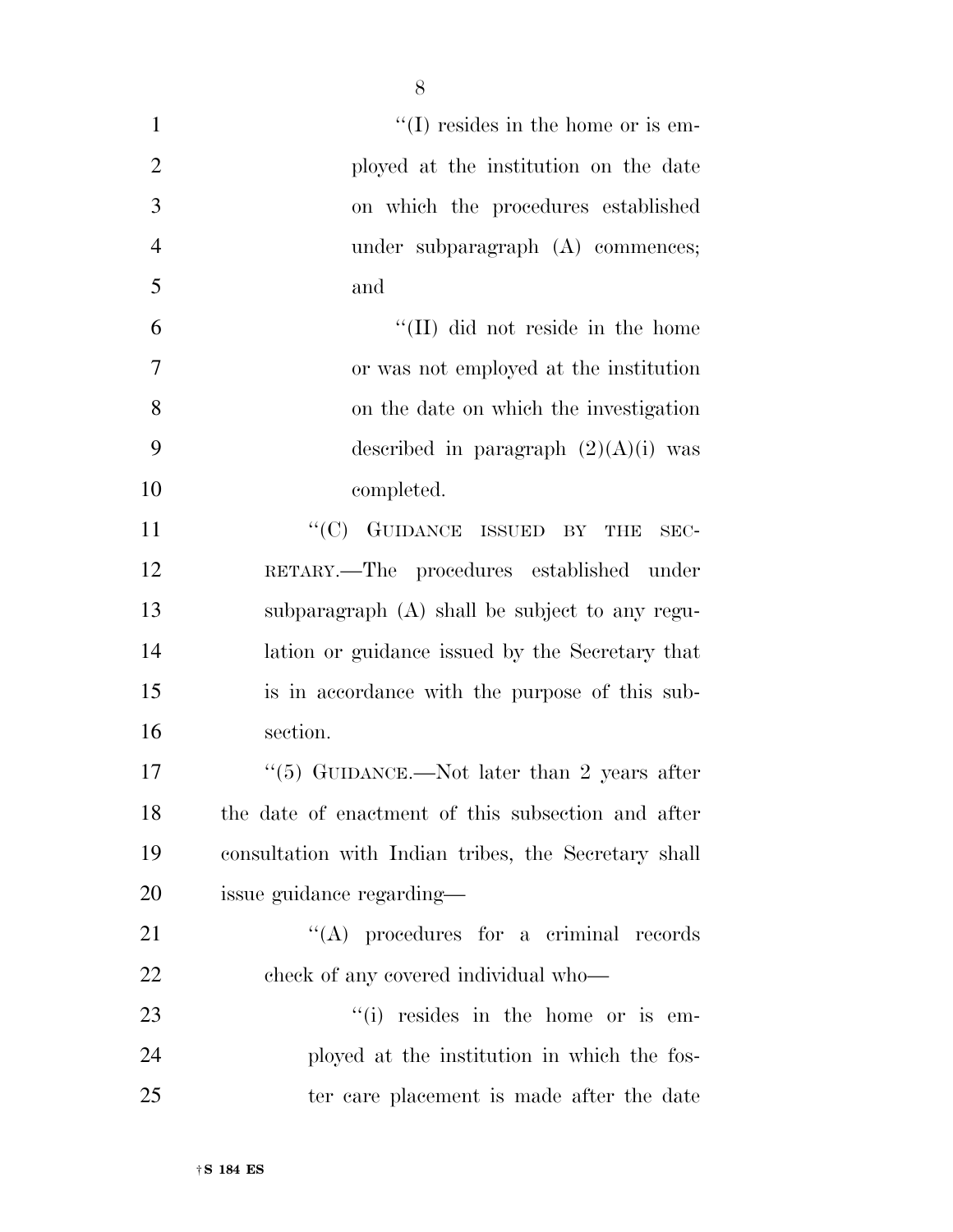| $\mathbf{1}$   | on which the investigation described in             |
|----------------|-----------------------------------------------------|
| $\overline{2}$ | paragraph $(2)(A)(i)$ is completed; and             |
| 3              | "(ii) was not the subject of an inves-              |
| $\overline{4}$ | tigation described in paragraph $(2)(A)(i)$         |
| 5              | before the foster care placement was made;          |
| 6              | $\lq\lq (B)$ self-reporting requirements for foster |
| 7              | care homes or institutions in which any covered     |
| 8              | individual described in subparagraph (A) re-        |
| 9              | sides if the head of the household or the oper-     |
| 10             | ator of the institution has knowledge that the      |
| 11             | covered individual—                                 |
| 12             | "(i) has been found by a Federal,                   |
| 13             | State, or tribal court to have committed            |
| 14             | any crime listed in clause (i) or (ii) of sec-      |
| 15             | tion $471(a)(20)(A)$ of the Social Security         |
| 16             | Act (42 U.S.C. 671(a)(20)(A)); or                   |
| 17             | "(ii) is listed on a registry described             |
| 18             | in clause (II) or (III) of paragraph                |
| 19             | (2)(B)(i);                                          |
| 20             | "(C) promising practices used by Indian             |
| 21             | tribes to address emergency foster care place-      |
| 22             | ment procedures under paragraph $(3)$ ; and         |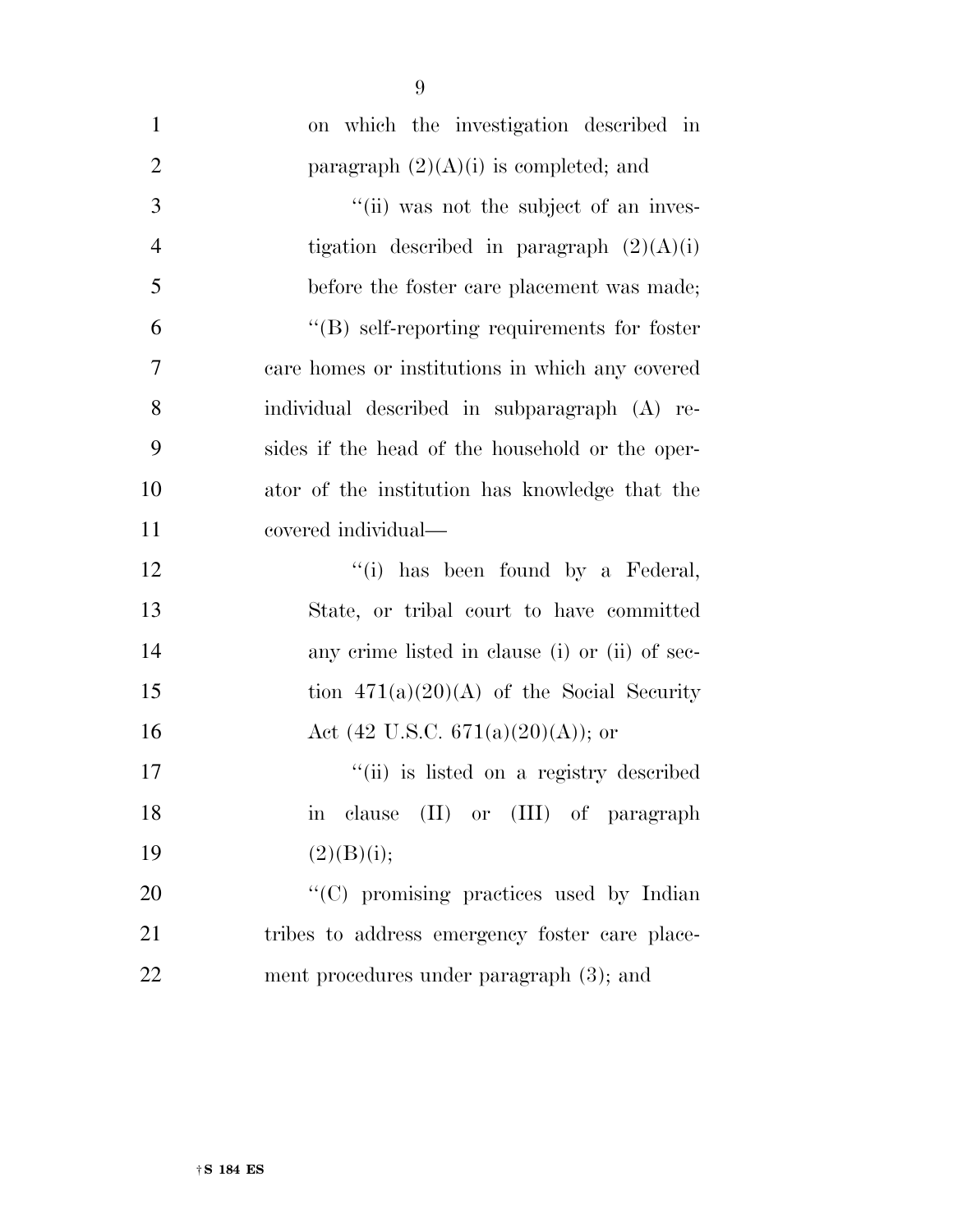1  $''(D)$  procedures for certifying compliance 2 with this Act.''. Passed the Senate June 1, 2015. Attest:

*Secretary.*